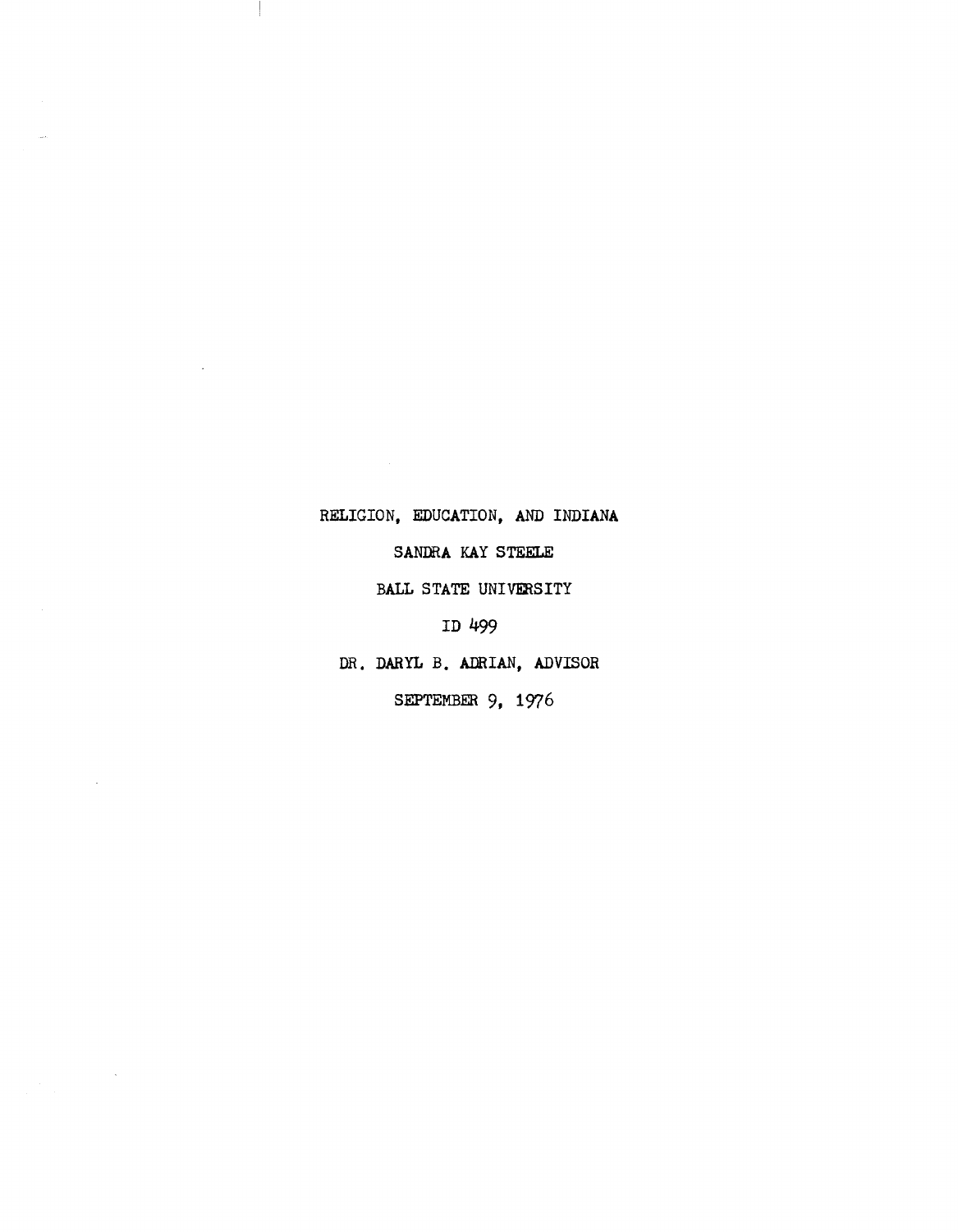/::; 1 Ties.  $\sqrt[3]{\phi}$ 99  $774$ <sup>i</sup>*s7t?*   $\int \mathcal{L} \mathcal{L} \mathcal{L}$ 

### RELIGION, EDUCATION, AND INDIANA

Whether or not religious education should be included in the curriculum of today's public schools is a very controversial issue. The discussion of religion and education has been carried on for years. A look at some historical information on this subject gives one much insight into the current problems. One can also see what schools can do and why religious education should be included. Also of interest is to look at what is being taught in the Indiana public schools and **what is**  being done at the Indiana University Institute of Teaching the Bible in Literature Classes.

Horace Mann in the 1830's and 1840's seemed to set the precedent for Bible reading in SChool. He said, "Government should do all it can to facilitate the acquisition of religious truth, but shall leave the decision of the question what the truth is, to the arbitrament, without human appeal, of each man's reasons and conscience."<sup>1</sup> This meant that the Bible was read daily in the school without comment. Teachers didn't try to interpret to their students what they were reading.

Since Mann, much has been written and decided concerning the place of prayer., the Bible, and religion in the public schools. Many Supreme Court decisions have been made which directly or indirectly involved these issues. (see Appendix A) Especially interesting to the content of this paper, is the Schempp/Murray case which was decided in 1963. The Schempp/Murray case grew out of two separate cases each dealing with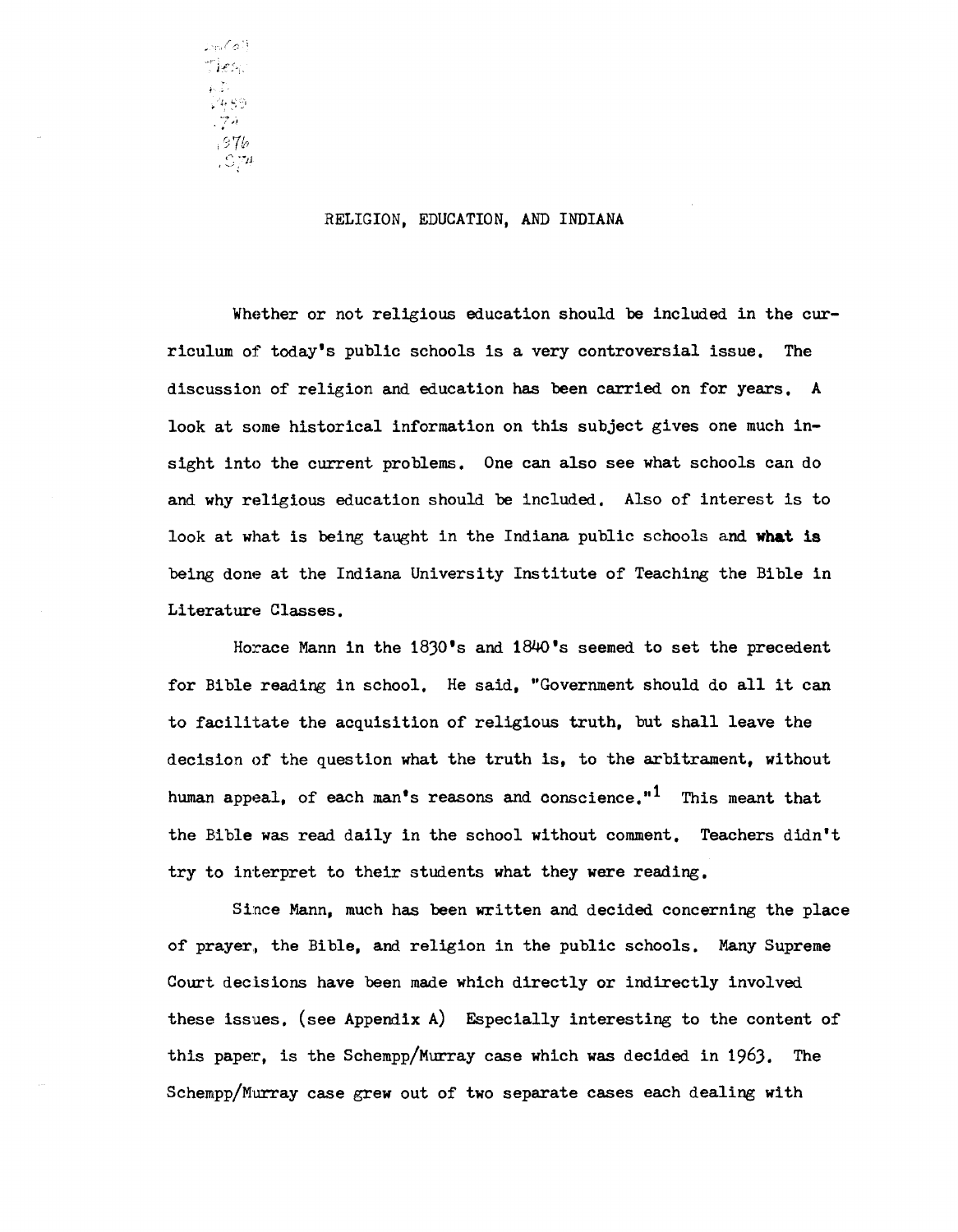religion in the public schools. The Schempp Case was based on a 1959 Pennsylvania law requiring that "at least ten verses from the Holy Bible shall be read, without comment, at the opening of each public school on each day. Any child shall be excused from such Bible reading, upon the written request of his parents or guardian."<sup>2</sup> The Schempp family protested this law as unconstitutional. The Murray Case was based on a Baltimore, Maxyland School Board ruling of 1905 which "provided for the reading without comment, of a chapter in the Holy Bible and/or the use of the Lord's Prayer."<sup>3</sup> Mrs. Madalyn Murray, whose son attended school. protested this ruling as being unconstitutional.

The Supreme Court combined these two cases and decided on them simultaneously. In 1963, the Supreme Court declared that the reading of the Bible and the saying of prayers in the public schools were unconstitutional.<sup>4</sup> Needless to say, this decision by the highest court in the nation caused much discussion. Some people felt that the Court was completely right in the decisions. Others, however, felt that the Court was trying to turn their children into atheists by removing religion from the schools. Those who disagreed with the decision seemed to feel that the Court was forbidding prayer from the schools and completely removing the Bible from within the school walls. However, this is simply not so. Justice Tom Clark, in the majority opinion of the Court, stated,

It might well be said that one's education is not complete without a study of comparative religion and its relationship to the advancement of civilization. It certainly may be said that the Bible is worthy of study for its literary and historic qualities. Nothing we have said here indicates that such study of the Bible or of religion, when presented objectively as part of a secular program of educatiog, may not be effected consistently with the First Amendment.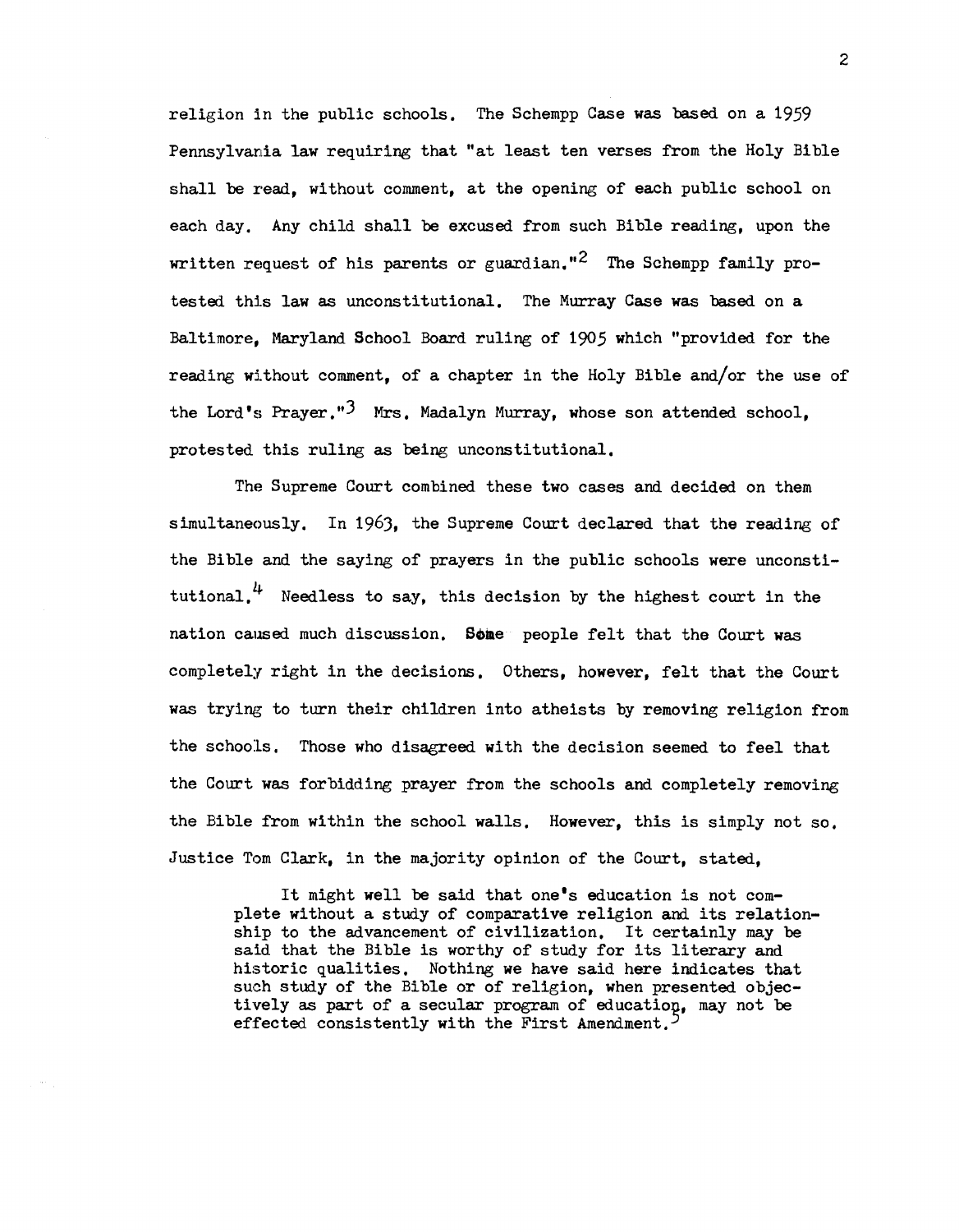What did the Courts really say about religion and education? Since there were many decisions made and many opinions going along with each decision, it may seem a difficult task to sort through all the vocabulary and get down to the true meanings and implications. It is important, however, to try to understand what is implied and not implied before one can discuss the subject intelligently. Too often people let their emotions rather than their intelligence talk and think for them when discussing religion and education. Both of these areas are emotion filled areas and placing them together only increases the emotionality.

Intelligently,

It is important to note that the Supreme Court did not say that a student might not pray, but only that the school might not compel the student to pray. It seems that there must be no compulsion, direct or indirect, either to force must be no compulsion, direct or indirect, either to force a student to pray or to prohibit a student from praying.... So it is equally unconstitutional to rgstrain a student from praying or to compel him to pray.<sup>0</sup>

There is absolutely no way a court of any kind can force a student not to pray. If a student says a silent prayer, who will know? What the Court can do is restrain the school from sponsoring or leading prayers or Bible readings.

James Panoch, from Wright State University, outlines what the school may and may not do according to Supreme Court decisions as follows:

1) The school may sponsor the study of religion, but may not sponsor the practice of religion. 2) The school may expose the student to all religious views, but may not impose any particular view. J) The school's approach to religion is one of instruction, not one of indoctrination. 4) The function of the school is to educate about religions, not to convert to any one religion.  $5)$  The school's approach to religion is academic, not devotional. 6) The school should study what all people believe, but should not teach a pupil what he should believe. 7) The school should strive for student awareness of all religions, blt should not press for student acceptance of anyone religion. 8) The school should seek to inform the student about various beliefs, but should not seek to conform him to any one belief.<sup>7</sup>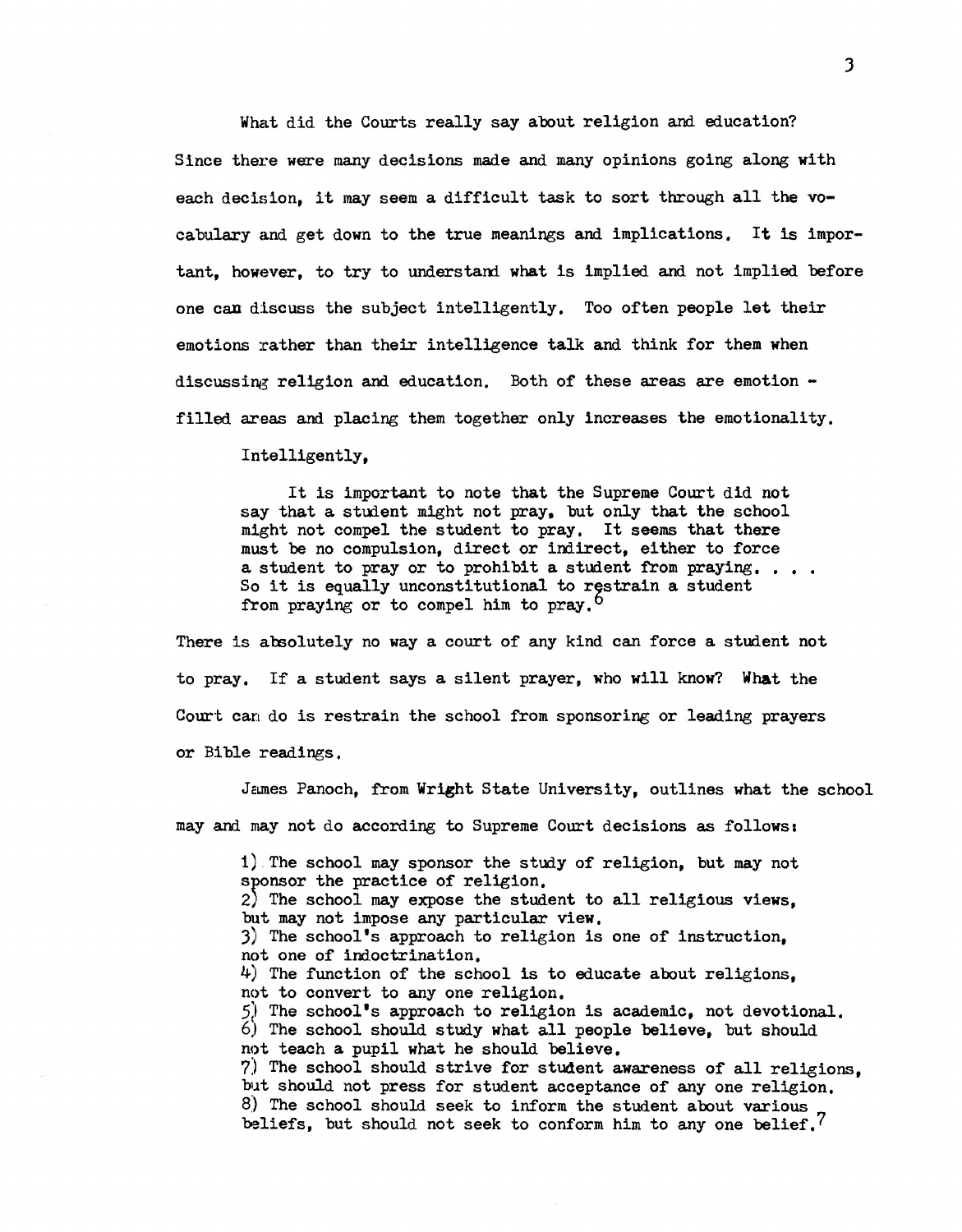The next question which might naturally arise is why our schools should bother with the study of religions at all. If something causes so much controversy, why not just forget about it? It would be a terrible error on the part of educators if they were to take the easy way out and just forget about it. However, they are not likely to be able to forget about it. Religion is a very large part of the culture of any group of people. To be able to study one's culture, one should be informed on the religions. There are religious influences everywhere and in many subject areas already in the school's curriculums such as music, art, and literature. Teachers should be able to utilize these instead of suppressing them. Of course, as religious studies are integrated more into such courses, teachers will have to become more familiar with these influences. As one author, Claire Cox, speaking on Biblical illiteracy says,

It tells us that young people - and presumably their parents have no idea as to the source, meaning, or identity of stories, places, and people mentioned in the world's best-selling book which, although the least-read, has inspired more works of literature and art than any other single volume. Our culture is so rich in biblical allusions that the American Bible Society has compiled a list of nearly 3000 books, poems, plays, paintings, sculptures and musical scores whose creators have drawn on the Bible for titles or themes. If we are to understand what we are reading, listening to, or gazing upon, it would follow that we should have some idea as to its source.

If we expect students to be able to understand these things, they must be given some knowledge and insight about the Bible and the major religions of the world.

Courses dealing with religious studies can be brought into the curriculum in various ways. They could be set up as elective courses sueh as a course in World Religions or Comparative Religions. They could be establighed as special units wi thin a regular course such as a unit on the Old Testament Literature set up in an English course. Finally these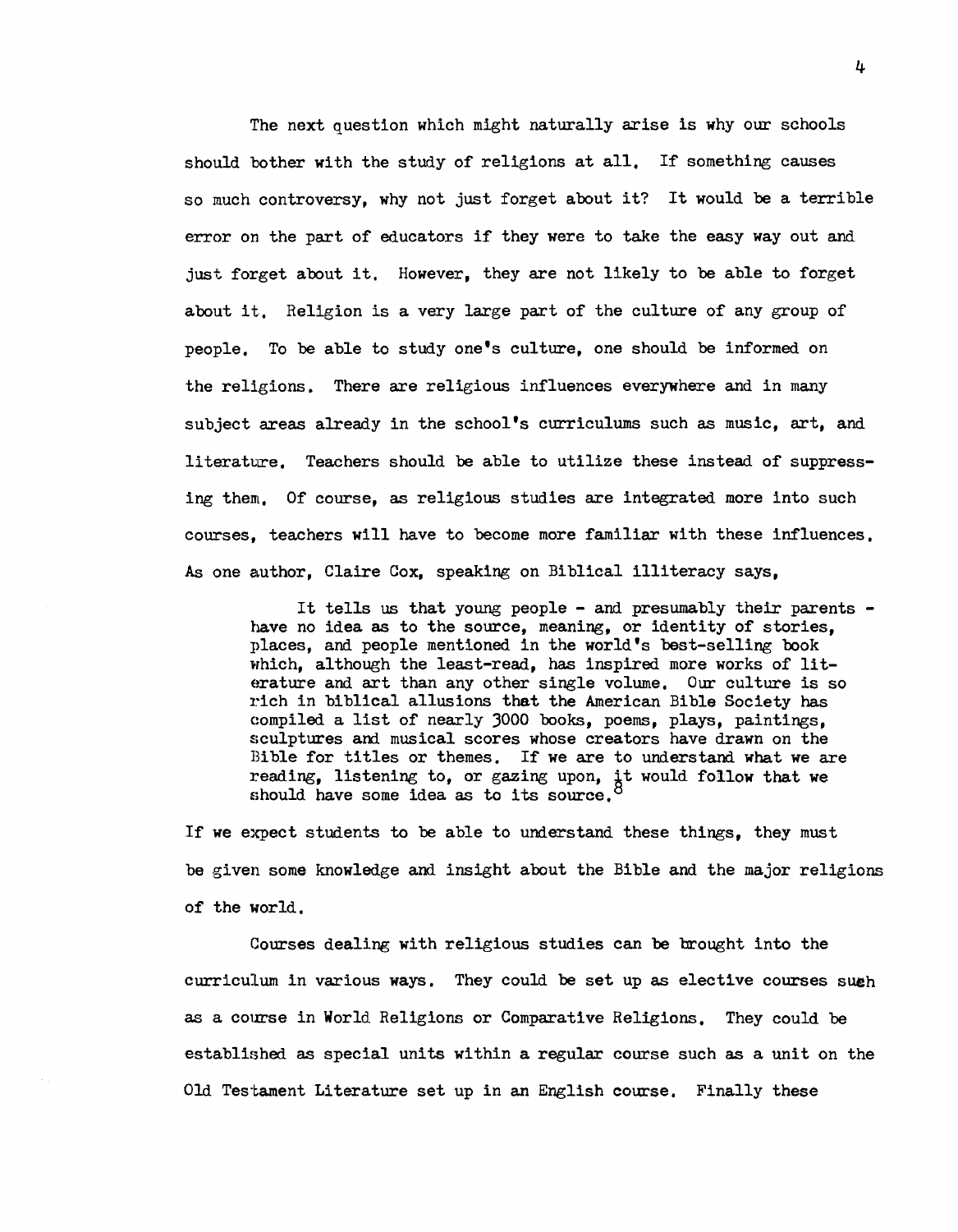topics could be integrated into subjects such as science, art, music, literature, english, social studies, and history. <sup>9</sup> Many feel that this last way would be the best. Religion and its influences could be brought into many subjects and at all grade levels instead of waiting until Senior English to study the Bible as literature. The authors of Religion Goes To School feel this way. They state,

It is better to study religion in existing courses, either as a unit wi thin a course or as an aspect of subjects under study. Including religion in every subject area and at every grade level is far more important than including it in a specific course at a specific time. The influences of religion and religious literature, both good and bad, should be included at every point in the curriculum where relevant to the subject under study and to a degree comensurate with the abilities of the student. More and better learning takes place when the elements under study are considered in their relation to each other. Students will have a better understanding of religion and religious literature when these are integrated into the curriculum.  $\overline{10}$ 

Teachers may have to do some studying themselves if such a course of action is undertaken. However, it will well be worth it if the students gain a better understanding of religious studies and other subjects influenced by religion.

Few states now offer oertification for teachers in religious studies for the public schools. In fact, in 1973, only three states approved religion studies as an area for certification. These states are California, Wisconsin, and Michigan.<sup>11</sup> However, as this field is further developed and more courses introduced, there may be an increase in the number of states which offer teacher certification. In some of the larger secondary schools there may even be full time teachers in religious studies. In an article printed in a PERSC (Public Education Religion Studies Center) Newsletter, the following steps were recommended dealing with certification and teachers of religious studies.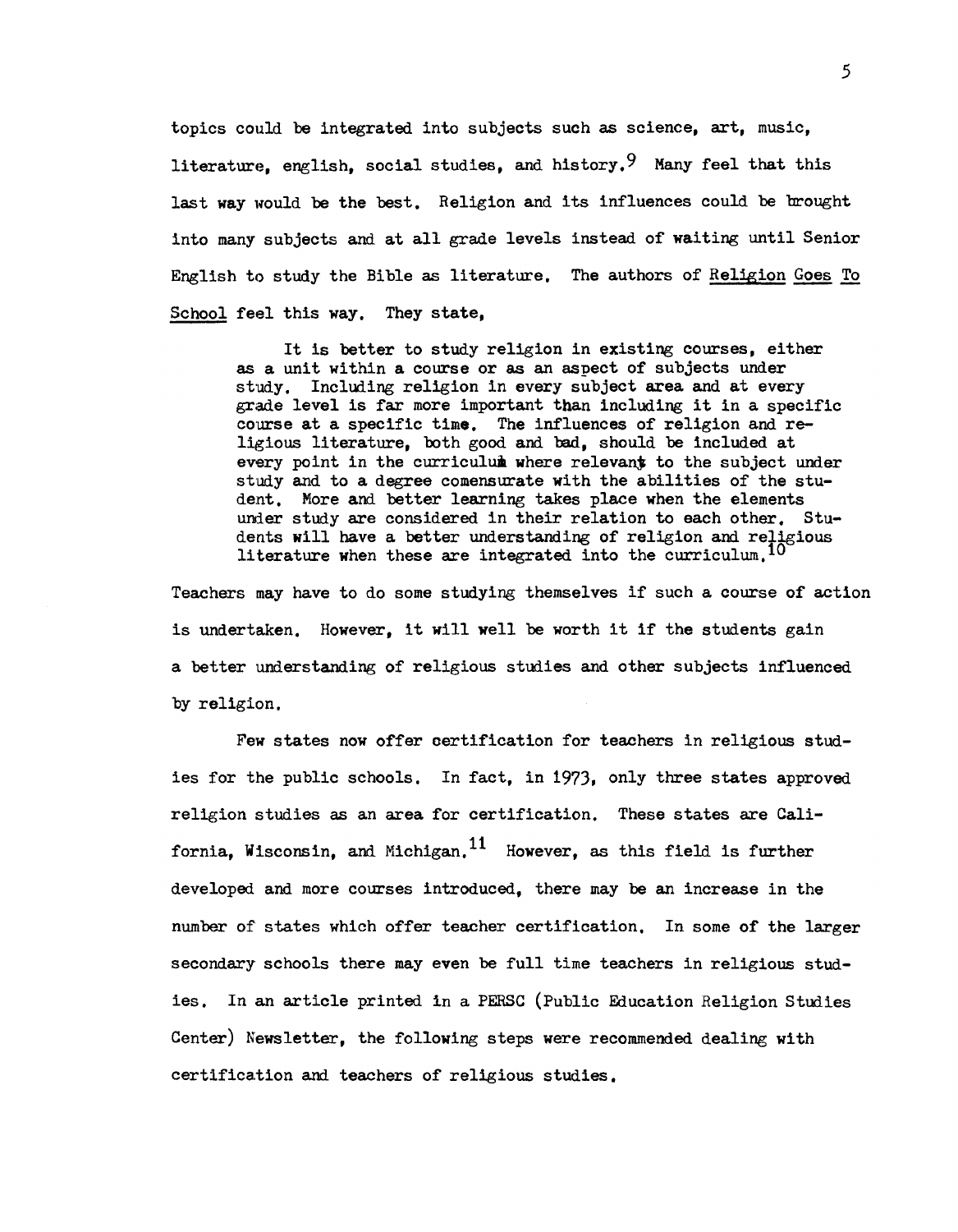1. State departments of education should give serious consideration to approval of religion studies as a normal subject area for teacher certification.

2. State departments of education, organizations, universities, and individuals concerned with religion studies in public education should join appropriate organizations and keep abreast of developments by attendance at regional and national meetings, 3. Institutional representatives interested in obtaining state approval for curricula in religion studies should approach their state department of education in an objective, matter - of - fact manner.

4. The major need appears to be for teachers who are already expperienced and certified to be trained in religion studies educatlon.

5., Employing officials in public or other schools where a nonsectarian approach to religion studies is desirable should give first consideration to graduates of state - approved or PERSC endorsed programs if a full - time teaching schedule in religion studies is contemplated.<sup>12</sup>

While speaking of the need for teacher certification in religious studies, one should mention the National Council on Religion and Public Education (NCRPE), The Council was formed as a coalition of several organizations which were concerned with the studying of religion in the public schools. The purpose of the NCRPE is, "To provide a forum and means for cooperation among organizations and institutions concerned with those ways of studying religion which are educationally appropriate and constitutionally acceptable to a secular program of public education. $1<sup>13</sup>$ In the spring of 1976 the Council listed thirty - seven member organizations. These are listed in Appendix B.

It can be seen therefore, that there are many exciting things which could happen indirectly or directly related to the field of religious studies. J. Blaine Fister, in 1974, made some forecasts for the future of religious studies. These outlined are:

A. Continued sectarian teaching

B. More cooperation between state departments of education and universities C. Development of policies and programs between public education agencies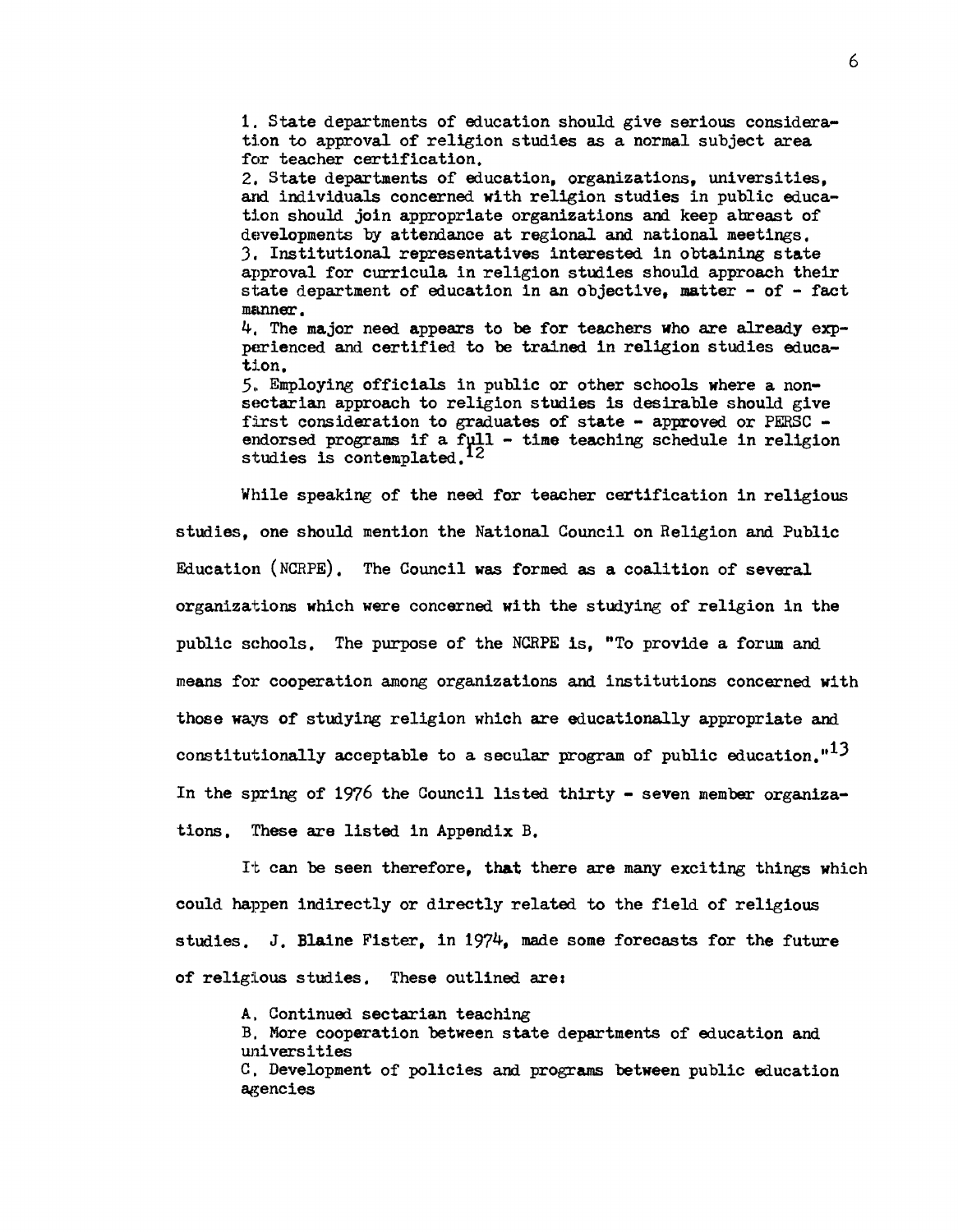D. Certification of teachers in religious studies E. Development of departments of religious studies at the secomary level F. New areas of study 1. World Religions 2. Ethnic Studies 3. The Occult and the Supernatural

G. Learning centers and self - instruction<sup>14</sup>

How closely has Indiana been following the trend toward more religious studies in the classroom? In 1914, a Biblical Literature course was begun in Indiana. In 1926, a text was published for this course by Dr. Jasper Huffman titled A Guide To The Study of The Old and New Testament. This same text was being used in 1963 when it was revised. In the 1930's and 1940 • s, this course became more popular. Then during the time of the Supreme Court rulings on some topics dealing with religion, the course was dropped. The course was picked up again in the 1960's.<sup>15</sup> This religious studies course is listed in the Digest of Courses of Study for the Secondary Schools of Indiana, published in 1961, and it is the only one of that kind listed. It is suggested that the Biblical Literature course be offered at grade eleven or twelve under the general course of English Expression and Appreciation. The course is designed to "acquaint the pupil with the Bible as a library of books closely associated in thought, philosophy, and purpose." $16$  The purpose of the course is "to create interest in biblical lore and. its influence upon the human race in all realms of human activity: aesthetic, moral, political, practical. To reveal the English Bible as great literature embracing every form of literary expression."<sup>17</sup> This was an early effort at establishing some kind of religious education in the Indiana public schools.

To find. out what was actually being taught in Indiana public sohools and the feelings of some school administrators on the topic, Dr. Daryl B. Adrian, Associate Professor of English at Ball State University,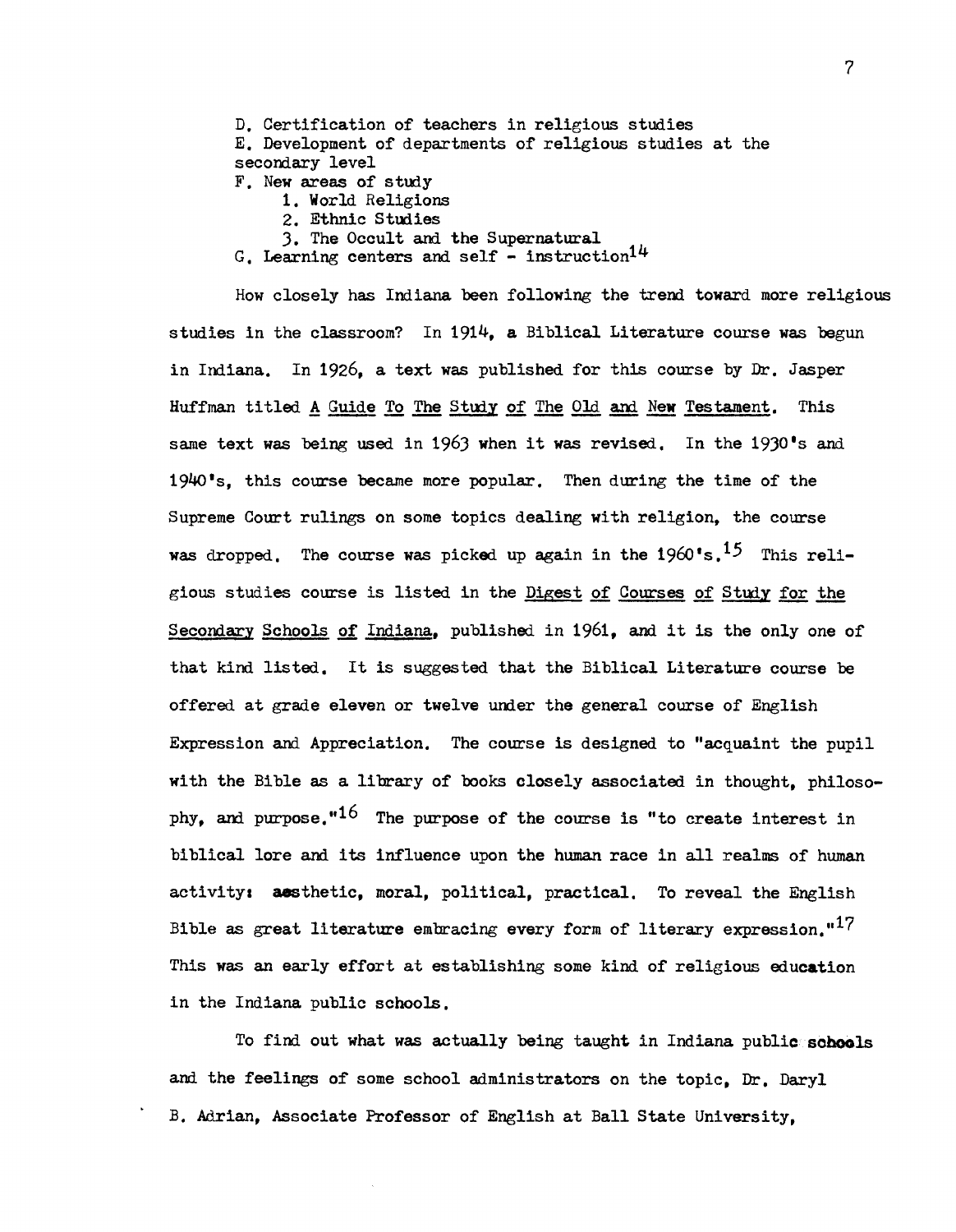along with some others, have conducted some surveys. During the spring of 1970, they sent questionnaires to 755 junior and senior high school principals in Indiana. Thirty - six percent of these (271 questionnaires) were returned with the following results:

1. 120 schools did not want more information on the issue of religion in our schools. 2. 151 schools did want more information on the issue. 3. 41 schools already offered courses on the Bible as Literature.  $4.$  20 schools offgred courses in World Religions, units in Biblical Literature, etc.<sup>16</sup>

These surveys showed that of the 271 schools which responded, 22.5 percent of them offered some type of a religious studies course.

Another survey was conducted during the 1974-75 school year. This one was also conducted by Dr. Adrian, along with Walter F. Horlander and Malcolm Julian. 118 schools or school corporations responded to this survey. Fifty - eight of these schools did not offer any type of religious studies. The remaining sixty schools offered a variety of courses. The types of courses and number of schools offering them are as follows <sup>I</sup>

| Literature of the Bible    |            |
|----------------------------|------------|
| Old and New Testament both | 47 schools |
| Old Testament only         | 3 schools  |
| New Testament only         | 1 school   |
| Comparative Religions      | 16 schools |
| Religion in Humanities     | 10 schools |
| <b>History Surveys</b>     | 13 schools |
| Other courses              | 4 schools  |

There were nineteen schools which offered more than one course in religious studies. There were twenty different basic texts used throughout the state with a wide variety of supplementary sources.<sup>19</sup> Another survey is presently being conducted by the Administrative Offices of the NCRPE. The survey covers such items as school/ corporation and administrator, location, teachers of the religious studies courses, their degrees, average enrollment in the classes, whether the course is a unit within a course or a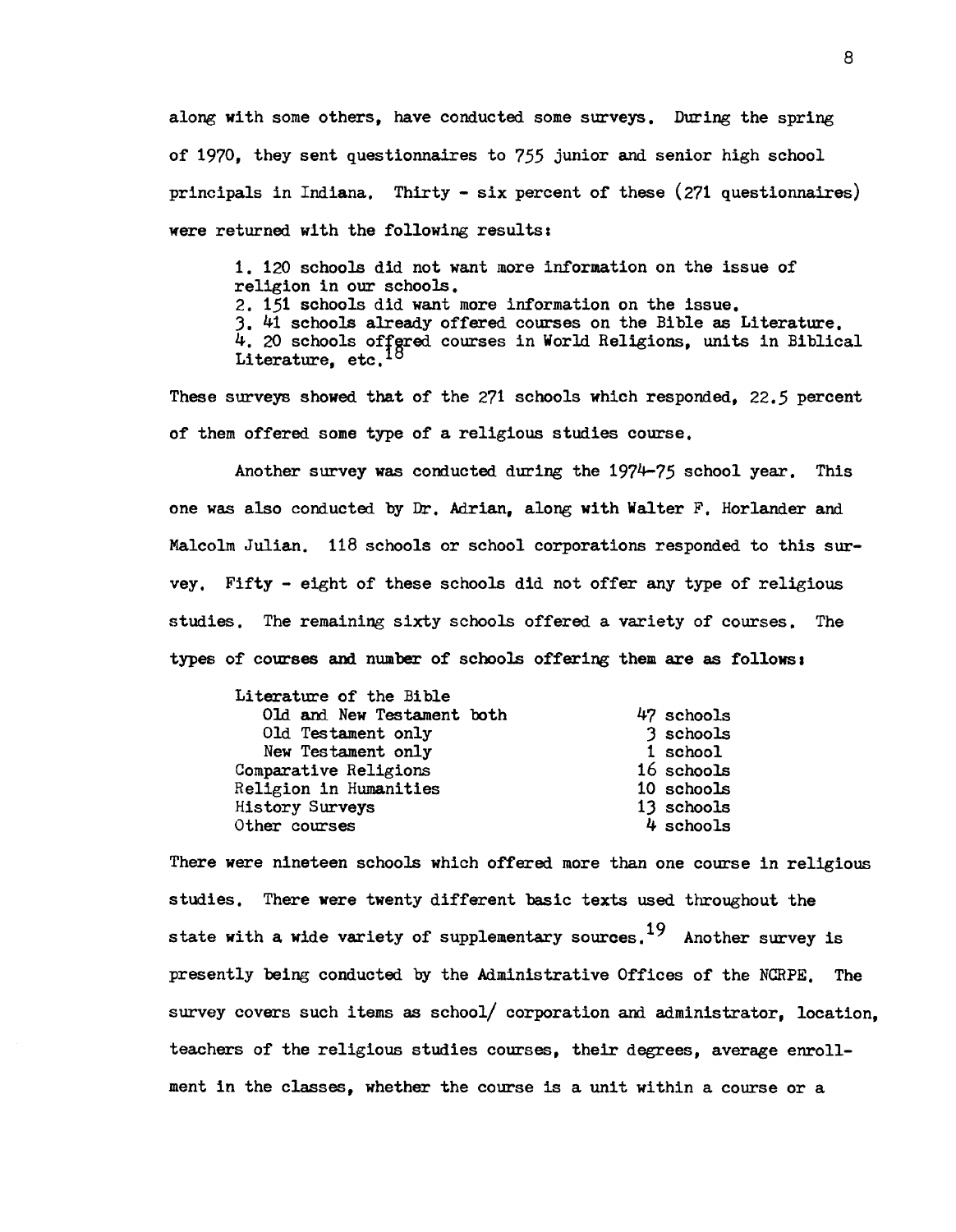single course in a department and the title or type of courses actually offered.

There didn't seem to be much of an increase in the number of schools offering religious studies from 1970 to 1974. Sixty - one schools offered them in 1970 and only sixty in 1974. Of course, it must be taken into account that more schools may offer such courses. but didn't respond to the questionnaire.

When looking at religious studies in Indiana, we should now turn our attention to the Indiana University Summer Institute on Teaching the Bible in Secondary English Classes which is held during each summer. This program was founded and is led by Dr. James S. Ackerman. This program was started in 1970 with the help of funds from a Lilly Endowment. These funds gave "free room, board, fifty dollars book allowance, and tuition for six hours of graduate credit to forty - one participants in 1970 and seventy five in 1972 and 1973.<sup>"20</sup> Actually there were 410 requests for participation in the workshop in 1970, 650 requests in 1971 and 880 requests in 1972.<sup>21</sup> It is interesting to note that, "The applications do not come from the 'Bible Belt', but rather mainly from the West and East Coasts and large suburban areas - from those schools which generally are the pace setters in secondary school education." $^{22}$ 

The institute lasts for two weeks during July and participants now receive four hours of graduate credit. The purpose of the workshop seems to be to prepare English and Literature teachers to be able to integrate the use of the Bible into their classes. Some of the areas covered during the institute are:

- 1. Biblical background (history, religion, and literature)
- 2. Literary analysis of biblical literature
- 3. Analysis of biblical influences on English and American literature

9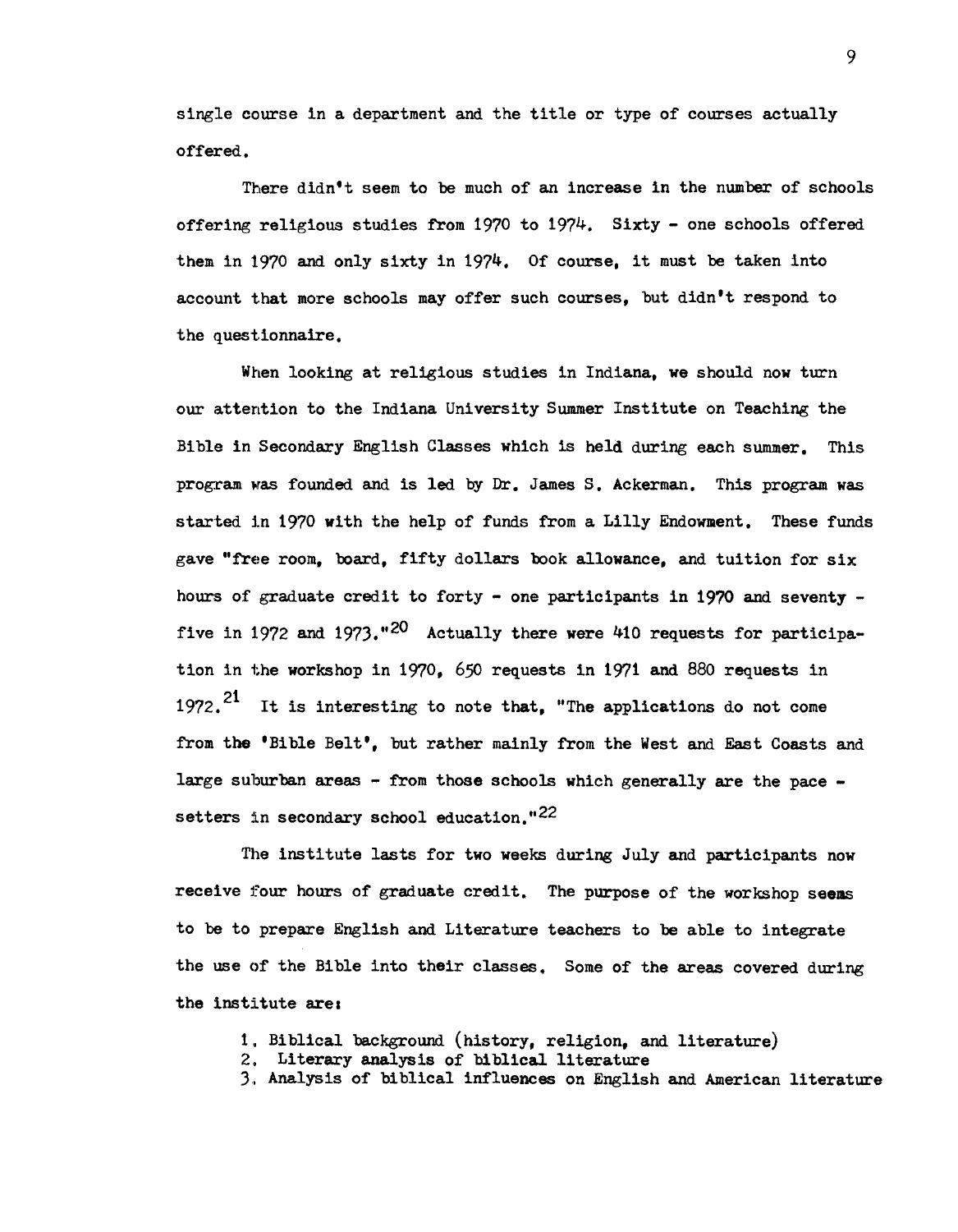4. Discussion of curriculum, methods, legal implications, and religious sensibilities in the classroom. 5. Resources and professional help in selecting and using methods and media materials, and in preparing a unit or special project for use in your classroom. 23

The faculty members of the institute have developed materials to go along with these classes. Most of these have been developed by Dr. Ackerman and Thayer Warshaw who is a high school English teacher in Newton, Massachusetts. Some of these materials are The Bible in Literature Classes series (Abingdon Press) and The Bible as/in Literature (Scott, Foresman).  $24$ 

It should be clear to see from the large number of applicants who wish to attend these summer programs and the need for materials that there is indeed. an interest in teaching religious studies in public schools in some form. It can be seen from all of these considerations that religious studies can't just be swept under the front mat of the schools. They are hopefully going to be taught, sooner or later, throughout the country. From the time of Horace Mann when the Bible was read without comment, until now has been quite an evolution. As Dr. Daryl B. Adrian states,

 $\ldots$  we no longer are in the passive, quiet years of  $40^{\circ}$ s, ... we no longer are in the passive, quiet years of  $40^{\circ}s$ ,<br>50's, or  $60^{\circ}s$ .... We should be content with no less than a com- $50$ <sup>t</sup>s, or  $60$ <sup>t</sup>s.... We should be content with no less than a com-<br>prehensive public school curriculum on all levels - **elementary**. secondary, and university - and that includes the legal, proper study of religion and religious literature.  $25$ 

Perhaps ne will see a trend toward a comprehensive curriculum including religious studies. The coming decade should tell the story.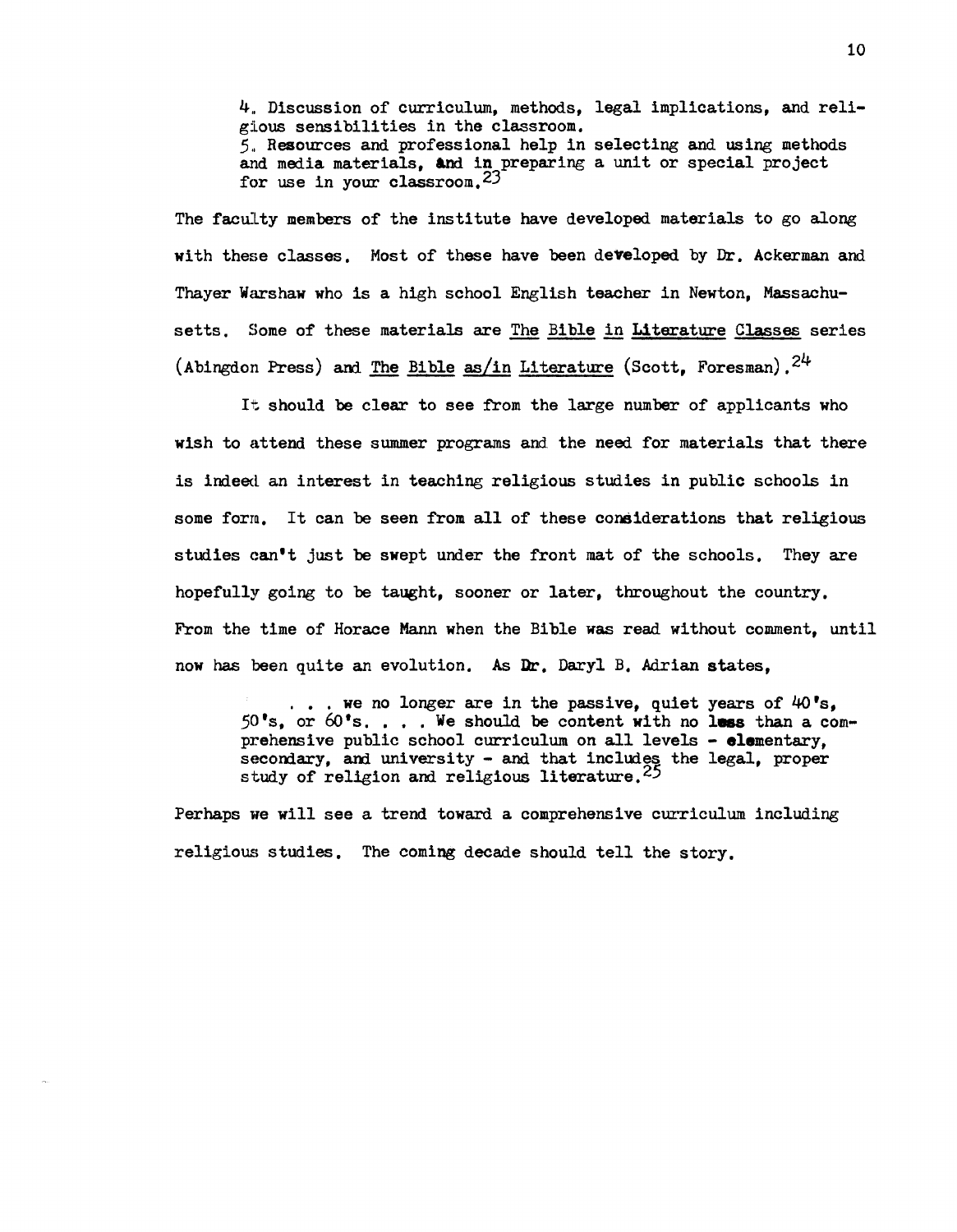# APPENDIX A

# Significant Supreme Court Decisions on Cases Involving Religion and the Public Schools

 $\pm$ 

| Case                          | <b>State</b> | Date | <u>Issue</u>             | Disposition vote    |
|-------------------------------|--------------|------|--------------------------|---------------------|
| Everson v Board of Education  | New Jersey   | 1947 | busing                   | affirmed 5-4        |
| McCollum v Board of Education | Illinois     | 1948 | released time            | reversed 8-1        |
| Zorach v Clausen              | New York     | 1952 | released time            | affirmed 6-3        |
| Engel v Vitale                | New York     | 1962 | prayer                   | reversed 6-1        |
| Abington v Schempp            | Pennsylvania | 1963 | prayer and Bible reading | affirmed $8-1$      |
| Murray v Curlett              | Maryland     | 1963 | prayer and Bible reading | reversed $8-1$ $26$ |

 $\Delta$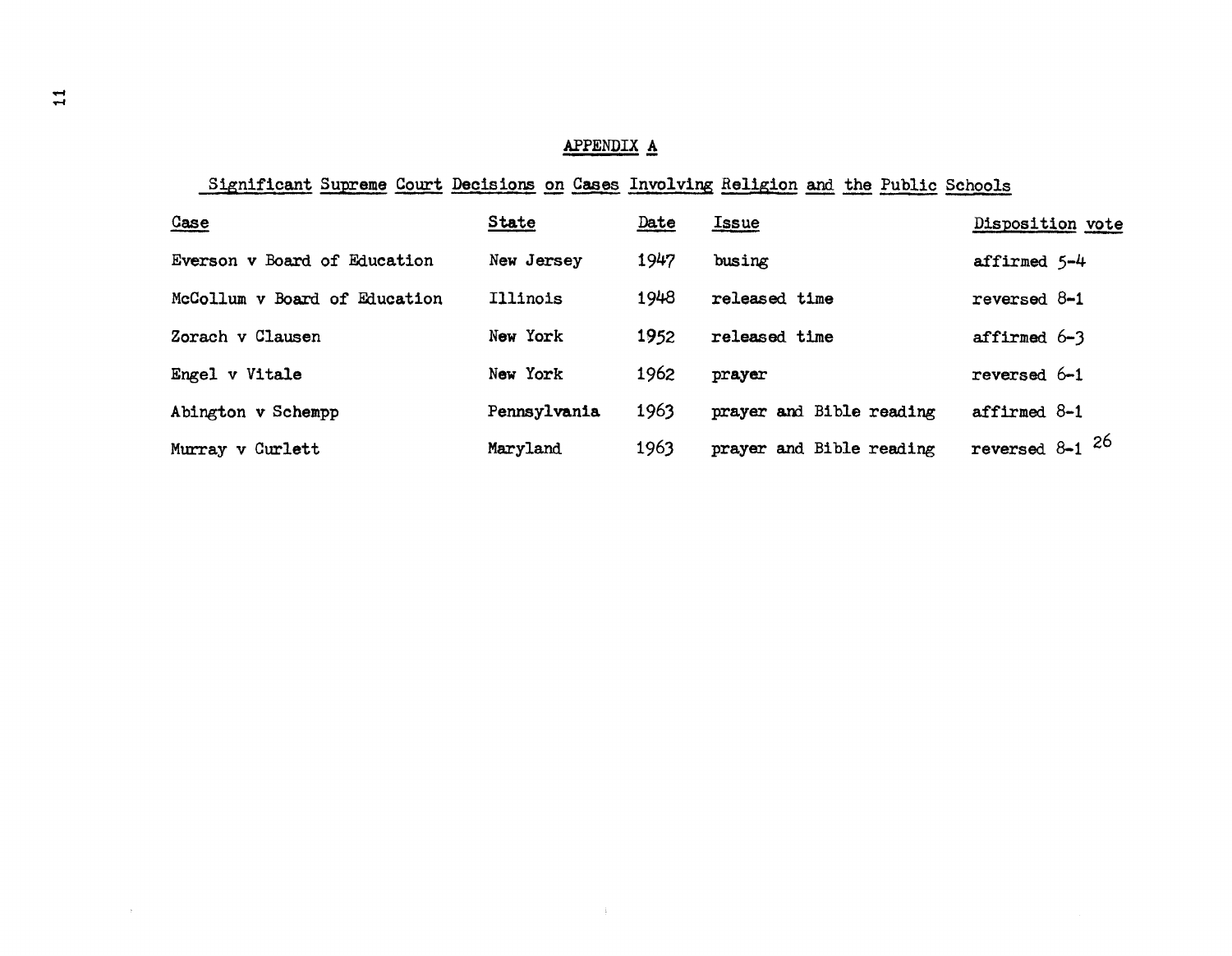## APPENDIX B

#### Member Organizations of the National Council on Religion and Public Education

AMERICAN ASSOCIATION OF SCHOOL ADMINISTRATORS, Arlington, VA AMERICANS UNITED FOR SEPARATION OF CHURCH AND STATE, Silver Spring, MD ASSOCIATION OF PROFESSORS AND RESEARCHERS IN RELIGIOUS EDUCATION, New York, NY BALL STATE UNIVERSITY, Muncie, Indiana BAPTIST JOINT COMMITTEE ON PUBLIC AFFAIRS, Washington, DC COLLEGE OF ST. SCHOLASTICA, Duluth, MN COLLEGE THEOLOGY SOCIETY, Dayton, Ohio ECUMENICAL STUDY COMMITTEE ON RELIGION IN PUBLIC SCHOOLS, Toronto, Ontario, Canada EDUCATION COMMITTEE ASSOCIATION, Washington, DC EDUCATIONAL RESEARCH COUNCIL OF AMERICA, Cleveland, OH EXECUTIVE COUNCIL OF EPISCOPAL CHURCH; New York, NY FLORIDA STATE UNIVERSITY, Tallahassee, FL FOUNDATION FOR CHRISTIAN LIVING, Pawling, NY INDIANA COUNCIL OF CHURCHES, Indianapolis, IN INTEGRATED EDUCATION COMMITTEE, St. Johns, Newfoundland INTERFAITH COMMITTEE ON RELEASED TIME, New York, NY INTERFAITH RELIGIOUS EDUCATION, Harrison, NY LAYMEN'S. NATIONAL BIBLE COMMITTEE, New York, NY MARQUETTE UNIVERSITY, Milwaukee, WI MINNESOTA COUNCIL OF CHURCHES, Minneapolis, MN NATIONAL CONFERENCE OF CHRISTIANS AND JEWS, New York, NY NATIONAl, COUNCIL OF CATHOLIC LAITY, Washington, DC NATIONAl, COUNCIL OF CHURCHES, New York, NY NATIONAl, CONFERENCE OF DIOCESAN DIRECTORS/CCD, Washington, DC NORTH DAKOTA CONFERENCE OF CHURCHES, Bismarck, ND OHIO COUNCIL OF CHURCHES, Columbus, OH PUBLIC EDUCATION RELIGION STUDIES CENTER, Wright State University, Dayton, OH RELIGIOlS EDUCATION ASSOCIATION, New Haven, CT SOUTHWEST MISSOURI STATE UNIVERSITY, Springfield, MO W. CLEMENT STONE AND JESSIE STONE FOUNDATION, Chicago, IL UNITARIAN UNIVERSALIST ASSOCIATION, Boston, MA UNITED CHURCH OF CANADA, Toronto, Ontario, Canada UNITED NETHODIST CHURCH, Nashville, IN U.S. CATHOLIC CONFERENCE/DEPARTMENT OF EDUCATION, Washington, DC VERMONT HELIGIOUS EDUCATION FOUNDATION, Burlington, VT VIRGINIA COUNCIL OF CHURCHES, INC., Richmond, VA WISCONSIN COUNCIL OF CHURCHES- TASK FORCE ON RELIGION AND PUBLIC EDUCATION, Madison, WI 27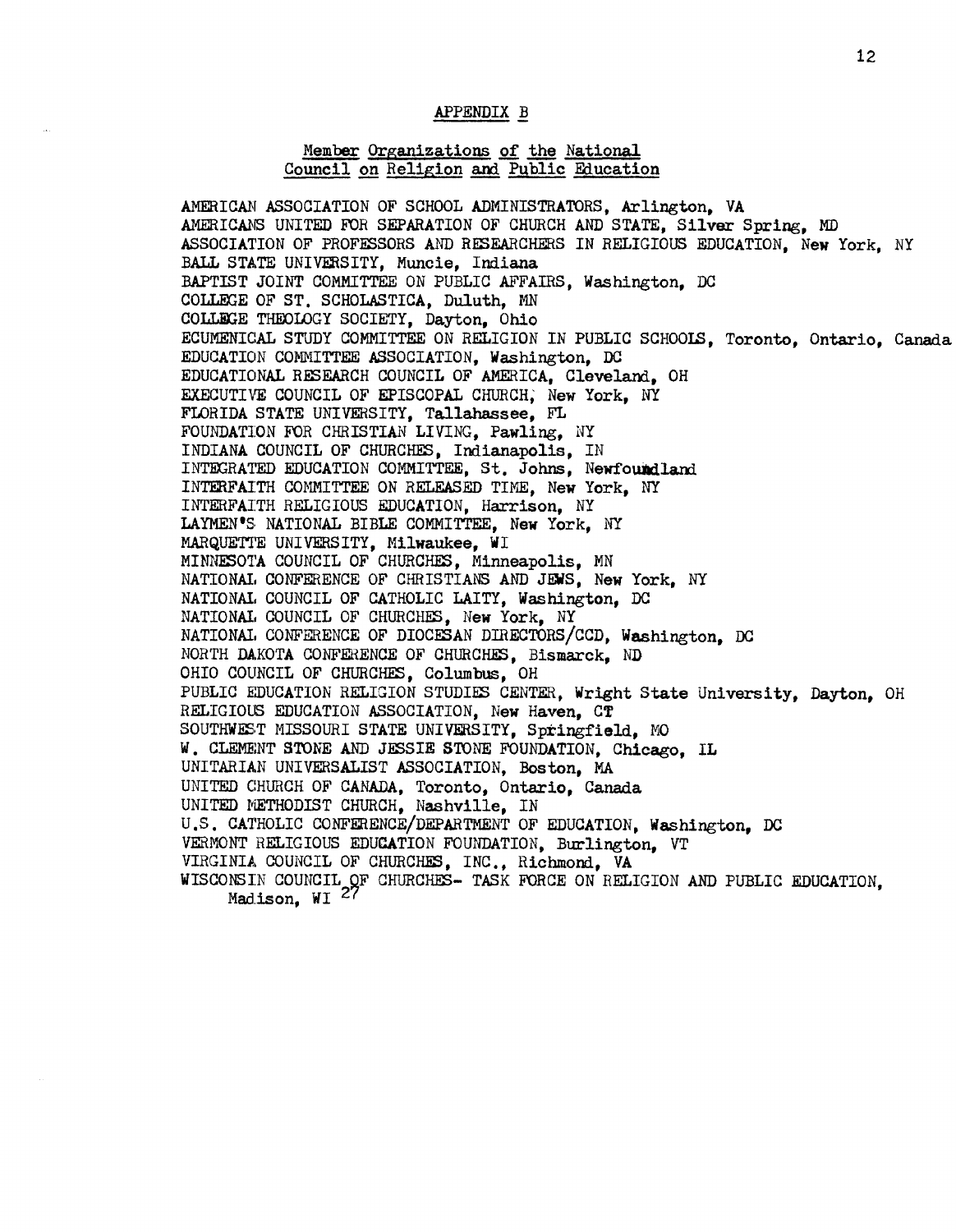#### FOOTNOTES

<sup>I</sup> Thayer S. Warshaw, Religion, Public Education, and The Supreme Court, (Material published for the Indiana University Institute on Teaching the Bible), (Bloomington, IN: Indiana University, rev. Spring, 1974), p.4.

<sup>2</sup>Louis Fischer and David Schimmel, The Civil Rights of Students, (New York: Harper and Row, 1975), p. 121.

 $3$ Ibid ... p. 122.  $4$ Ibid., p. 123.  $5$ Warshaw, p. 18.

 $6$ David L. Barr and James V. Panoch, Religion Goes To School - A Practical Handbook For Teachers, (New York: Harper and Row, 1968), p. 10.

 $'J$ . Blaine Fister, Teaching About Religion: In The Schools as an Option, (momograph #6 - Division of Education, United. Methodist Board of Discipleship, 1974), p. 12.

<sup>8</sup>Claire Cox, The Fourth  $R - W$ hat Can Be Taught About Religion in the Public Schools, (New York: Hawthorn Books Inc., 1969), p. 129.

 $9$ Fister. p.8.

 $10_{\text{Barr}}$  and Panoch, p. 26.

 $^{11}$ Frank L Steeves, "State Approved Curricula in Religious Studies," PERSC Newsletter, vol.1, No. 2, (Winter 1974).

 $12$ Ibid.

<sup>13</sup>National Council on Religion and Public Education Bulletin, (South Orange, New Jersey: The National Council on Religion and Public Education, Inc., Spring,  $1976$ , p. 2.

 $14$ Fister. pp. 17-21.

 $15$ Cox, pp. 116-119.

16<sub>Digest</sub> of Courses of Study For the Secondary Schools of Indiana, (State of Indiana: Department of Public Instruction, 1961), p. 58.

 $17_{\text{thid}}$ .

 $18$ Daryl B. Adrian, "A Comprehensive School Curriculum and the Study of Religion," in Religion and The Public School Curriculum, ed. Richard Ups her Smith (New York: Religious Education Association, 1972), p. 90.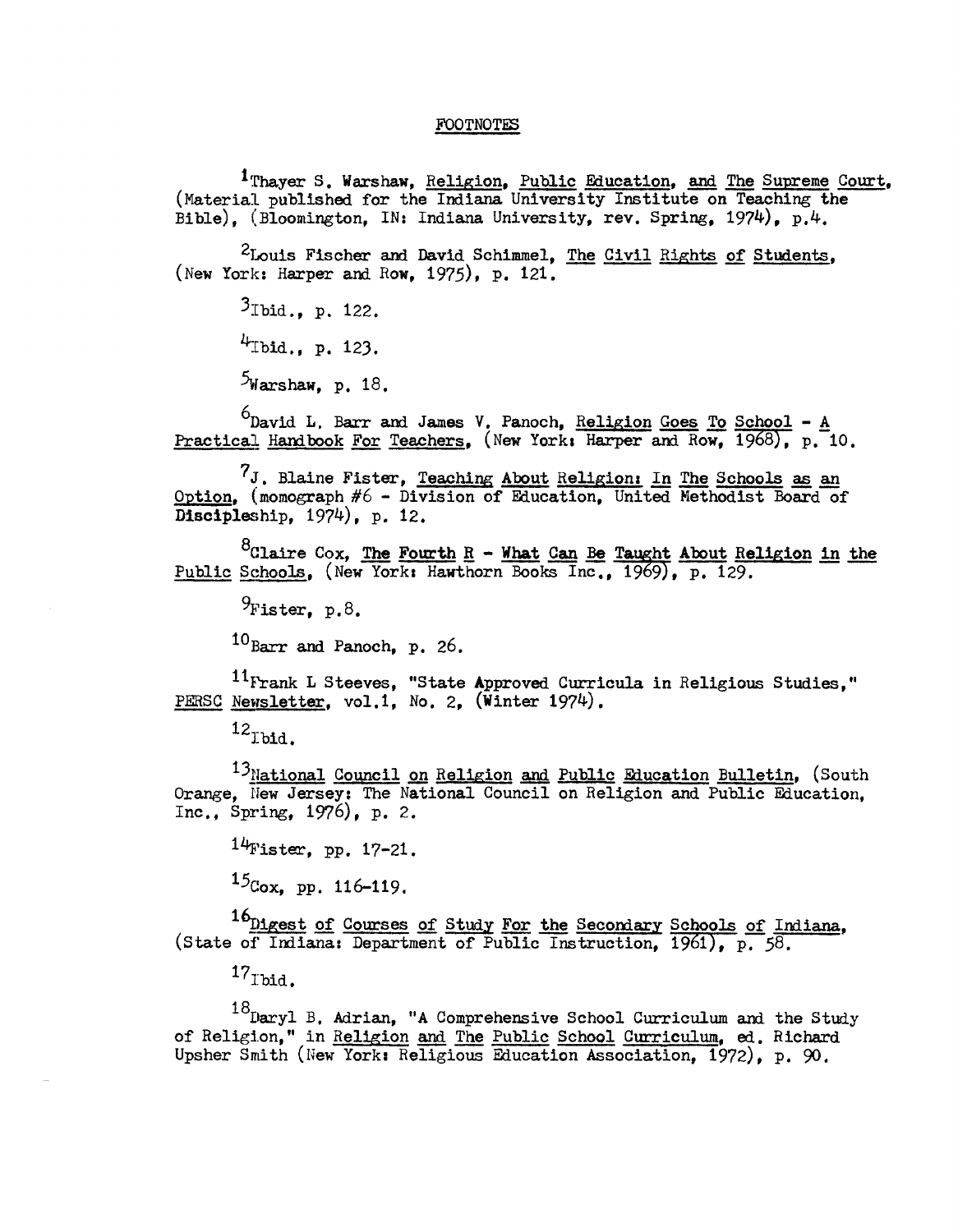$19$ Resourcium on Religious Studies - As Curricular Options in the Common Schools of Indiana from Sixty schools or corporations that offer religious studies, (survey results), Daryl B. Adrian - Project Director, Walter F Horlander - Project Coordinator, Malcolm Julian - Survey Researcher, (Muncie, Indiana: Ball State University, 1975).

 $20J$ ames S. Ackerman. "The Indiana Summer Institute on Teaching the Bible in Secondary English," in Religion and the Public School Curriculum ed. Richard Upsher Smith (New York: Religious Education Association, 1972), P. 93.

 $21$  Ibid.

 $22$ Thid.

<sup>23</sup>Teaching The Bible in Literature Courses (one page information sheet on the Indiana University Summer Institute on Teaching the Bible) (Bloomington, Indiana: Indiana University, 1976).

 $24$ <sub>Ibid</sub>.

25Adrian, p. 91.

 $26$ <sub>Earr</sub> and Panoch, p. 12.

 $27$ National Council on Religion and Public Education Bulletin, p. 15.